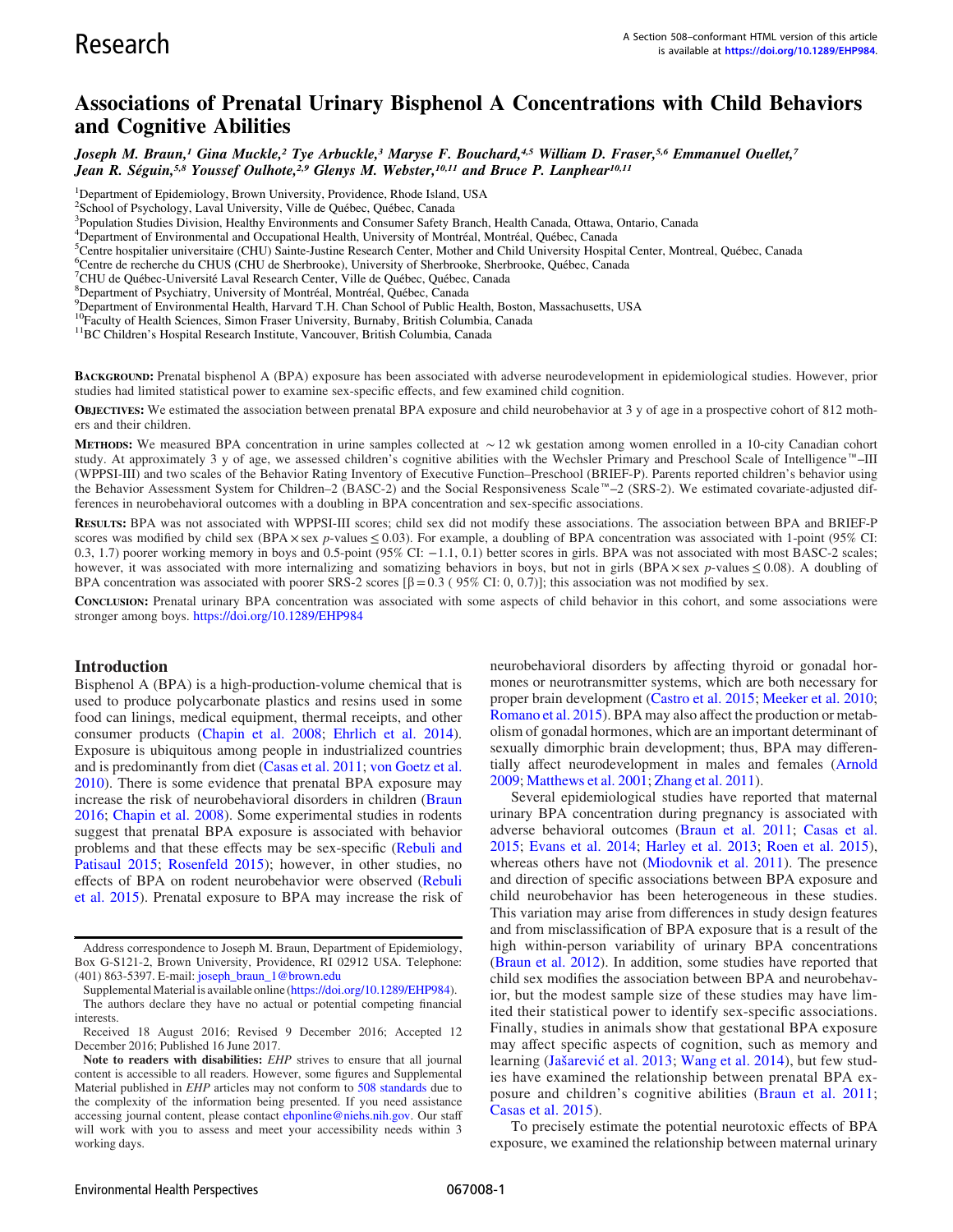BPA concentrations measured during pregnancy and children's behavior and cognitive abilities at 3 y of age in a prospective cohort study from Canada with follow-up data on 812 children.

## Methods

### Study Participants

We used data from the Maternal–Infant Research on Environmental Chemicals (MIREC) study, a prospective cohort that recruited 2,000 women in the first trimester of pregnancy from obstetric and prenatal clinics in ten cities (11 study sites) across Canada from 2008 to 2011 (see [Arbuckle et al. 2013](#page-7-10) for additional details about eligibility, recruitment, and follow-up). Briefly, eligibility criteria included having the ability to consent and communicate in English or French, being  $\geq$  18 y of age, having plans to deliver at a local hospital, and agreeing to participate in the cord blood collection component of the MIREC study. We excluded women who were carrying a fetus with a known malformation or abnormality and those with a history of major chronic disease, threatened abortion, and illicit drug use. Of the 8,716 women we approached to participate in MIREC, 5,108 (58.6%) were eligible, 1,983 (38.8%) consented to participate, and 1,910 had singleton live births. We conducted follow-up on 896 (46.9%) singleton children born to these women when the children were  $\sim$  3 y old.

This research was approved by ethics review boards from Health Canada and Sainte-Justine Centre hospitalier universitaire (CHU) and Quebec CHU research centers and by ethics committees at the participating hospitals. Potential participants were provided with information about the objectives and design of the study and were asked to sign the informed consent forms for both the prenatal and child follow-up portions of the study.

#### Prenatal BPA Exposure Assessment

We collected a single urine sample from women at an average of 12.1 wk gestation (range: 5:1–15 wk), aliquoted the sample, froze the aliquots at −20 C within 2 h of collection, and shipped them on dry ice to the MIREC coordinating center in Montreal, where they were stored at −30 C. Urine samples were shipped in batches to the Centre de Toxicologie du Québec, Institut National de Santé Publique du Québec for analysis. The total (conjugated + free) concentration of BPA was quantified using previously described analytic chemistry methods ([Arbuckle](#page-7-11) [et al. 2014](#page-7-11)). The limit of detection (LOD) for this method was 0.2 ng/mL, and we assigned values below the LOD a value of 0.1 ng/mL.

We accounted for individual variation in urine dilution by measuring urine specific gravity (SG) with a refractometer and standardizing urinary BPA concentrations using a formula adapted from Duty et al. ([2005\)](#page-7-12):

$$
P_s = P_i \left( \frac{SG_m - 1}{SG_i - 1} \right)
$$

where  $P_s$  is the SG-standardized BPA concentration,  $P_i$  is the observed BPA concentration for the *i*-th woman,  $SG_m$  is the median SG (1.013), and  $SG<sub>i</sub>$  is the observed SG for the *i*-th woman.

#### Child Follow-up and Neurobehavioral Assessments

Among 1,910 singleton children, 896 (46.9%) from all 11 MIREC study sites participated in at least one component of our child follow-up at an average age of 3.4 y (range: 2:8–4:2 y). Among these children, almost all of them completed internetbased or paper-and-pencil assessments of neurobehavior and covariates  $(n = 812$  with complete exposure and covariate data). Owing to limited resources, we conducted in-person assessments of neurobehavior on children from seven MIREC study sites  $(n= 544)$  with complete exposure and covariate data). This inperson visit typically occurred in the participant's home, where trained research personnel collected urine and blood from the child, administered questionnaires, measured child anthropometry, and administered several neurobehavioral instruments to the child. Variation in sample size arose from incomplete questionnaires (parents did not complete the surveys) or invalid administration of in-person tests (e.g., inadequate testing environment).

We chose the tests described below for two reasons. First, previous studies report that the traits they measure are associated with prenatal exposure to environmental chemicals, including BPA [\(Braun et al. 2011](#page-7-6); [Dietrich et al. 2005](#page-7-13); [Harley et al. 2013](#page-8-8)). Second, some of these tests assess omnibus features of child neurodevelopment (e.g., IQ), whereas other tests measure specific features of clinical disorders such as attention deficit hyperactivity disorder (ADHD) (e.g., externalizing) and autism spectrum disorder (ASD) (e.g., affect recognition) [\(Doyle et al. 1997](#page-7-14); [Loukusa et al. 2014\)](#page-8-13).

The questionnaire-based assessment included the administration of the Behavioral Assessment System for Children–2 (BASC-2) and two subscales from the Behavior Rating Inventory of Executive Function–Preschool (BRIEF-P) to caregivers using an internet-based platform or paper-and-pencil versions. The BASC-2 is a valid and reliable 134-item assessment of children's problem behaviors in community and home settings [\(Reynolds](#page-8-14) [and Kamphaus 2002](#page-8-14)). It provides three composite scores that measure children's total [Behavioral Symptom Index (BSI)], externalizing, and internalizing behavior problems, as well as seven clinical subscales measuring children's hyperactivity, aggression, anxiety, depression, somatization, atypicality, withdrawal, and attention. We assessed emerging metacognitive abilities in children by parent report using 27 items from the working memory and plan/organize subscales of the BRIEF-P, an instrument originally designed to measure children's executive function ([Gioia et al. 2003](#page-8-15)). Women were not aware of their urinary BPA concentration when they completed questionnaires about their child's behavior.

During the in-person assessment, parents completed the Social Responsiveness Scale<sup>™</sup> $-2$  (SRS-2), and children were administered the Wechsler Preschool and Primary Scales of Intelligence<sup>™</sup>–III (WPPSI-III) and the Affect Recognition test from the NEPSY® (A Developmental NEuroPSYchological Assessment). The SRS-2 is a valid and reliable 65-item assessment of reciprocal social behaviors including interpersonal behaviors, communication, and repetitive or stereotypic behaviors [\(Bölte et al. 2008\)](#page-7-15). The SRS-2 provides a summary scale of all these behaviors, two scales of behaviors related to the Diagnostic and Statistical Manual–V (DSM-V) diagnostic criteria for autism spectrum disorders, and five subscales measuring social awareness, social cognition, social communication, social motivation, and restricted interests and repetitive behaviors. During the in-home visit, we administered the WPPSI-III, a valid and reliable assessment of children's cognitive abilities [\(Wechsler 2002\)](#page-8-16). Children completed the Receptive Vocabulary, Information, Block Design, Object Assembly, and Picture Naming subtests of the WPPSI-III in their home. Finally, we administered the Affect Recognition test of the NEPSY® during the in-home visit. This test assesses a child's ability to recognize emotions from photographs of children's faces; lower scores indicate that the child has poor visual attention, visual discrimination, or facial recognition ([Korkman et al. 2007](#page-8-17)). Study staff always attempted to provide an ideal and standardized environment for administering the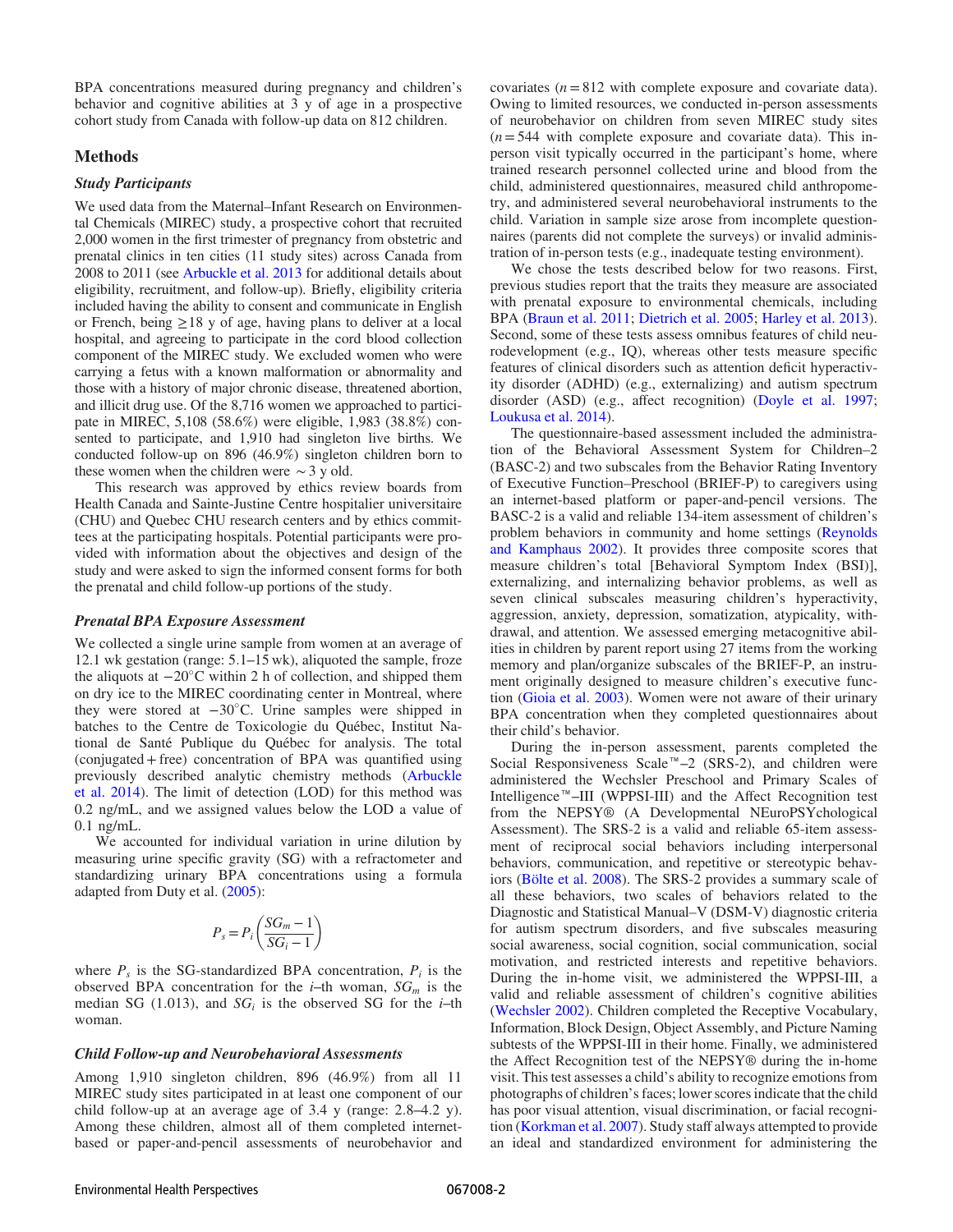WPPSI-III and the NEPSY® in the home; this included ensuring that the test area was well-lit, quiet, and free from distractions and interruptions.

We used software provided by the test publishers and U.S. population-based normative referent data to calculate full-scale IQ (FSIQ), verbal IQ (VIQ), and performance IQ (PIQ) scores for the WPPSI-III. Higher WPPSI-III scores indicate better cognitive abilities. We used these same methods to calculate Tscores for the BASC-2, the SRS-2, and the BRIEF-P. For these three tests, higher T-scores indicate more of the behavior or poorer functioning. Finally, we calculated scale scores for the Affect Recognition test of the NEPSY®: higher scores indicate better recognition of emotions.

### **Covariates**

We assessed numerous factors that might confound the association between prenatal urinary BPA concentration and child neurobehavior. Trained interviewers administered standardized interviews during the first and third trimesters to assess maternal age at delivery, maternal race, maternal education, marital status, maternal employment, household income, self-reported smoking during pregnancy, alcohol consumption, multivitamin use, and parity. At the time of the child assessment, mothers completed standardized questionnaires or assessments that measured the duration of breastfeeding, parenting stress (Parenting Relationship Questionnaire), depressive symptoms (Center for Epidemiological Studies–Depression Scale 10), and self-reported delinquent behavior during adulthood. We also administered the Home Observation for the Measurement of the Environment (HOME) Inventory, a semi-structured interview that measures the quality and quantity of the caregiving environment [\(Bradley](#page-7-16) [et al. 1988\)](#page-7-16).

We identified confounders by using directed acyclic graphs (DAGs) to select variables that were associated with both urinary BPA concentration and at least one neurobehavioral outcome, but not those that were causal intermediates or colliders (see Figure S1). We used the same set of covariates for all analyses. We also considered adjusting for study site because urinary BPA concentrations and measurement of children's behavior or cognitive abilities might vary across the study sites.

#### Statistical Methods

We began our statistical analyses by describing the central tendency and distribution of maternal urinary BPA concentrations and children's BSI, FSIQ, and SRS total scores by covariates. We examined the shape of the relationship between  $log<sub>2</sub>$ transformed urinary BPA concentration and neurobehavioral scores using 3-knot restricted cubic polynomial splines. We used multivariable linear regression to estimate the covariateadjusted association between  $log_2$ -transformed urinary BPA concentration and neurobehavioral scores. In addition, we examined quintiles of urinary BPA concentration in relationship to some neurobehavioral outcomes to characterize the dose–response relationship. We used product interaction terms between child sex and prenatal urinary BPA concentration to estimate sex-specific associations and to test the difference in these associations between boys and girls.

We examined the impact of adjusting for study site by comparing models that did not adjust for study site, that included study site as a covariate, or that used generalized estimating equations (GEEs) to account for study site. Ultimately, we did not adjust for study site because adjusting for this variable did not meaningfully change our results, and the models using GEEs produced imprecise results when we examined quintiles of BPA exposure because of small sample sizes at one study site. We examined the magnitude and precision of individual point estimates as well as the pattern of estimates across neurobehavioral tests rather than relying solely on statistical significance testing.

We conducted a series of sensitivity analyses to assess the robustness of our results to various confounder adjustments. First, we compared our results with and without adjustment for covariates that were measured at the child follow-up visit (maternal depression, parenting stress, breastfeeding duration, and delinquent behavior) because these covariates may not be associated with prenatal urinary BPA concentration. Second, we adjusted for maternal receipt of welfare support  $(n=18)$  and child age. Third, among children who completed the in-person visit, we adjusted for daycare attendance and the HOME Inventory. To avoid potential selection biases, we made comparisons between models adjusted for our primary covariates and those adjusted for our primary covariates plus daycare attendance and the HOME Inventory among the subset of children who completed the in-person follow-up. We also examined whether our method of accounting for urine dilution influenced our results by comparing results of models that adjusted for creatinine as a covariate with those that used SG-standardized BPA concentrations. Finally, because urinary BPA and phthalate metabolite concentrations may be correlated because of shared exposure sources (e.g., diet), and prenatal phthalate exposure may be associated with adverse neurodevelopment, we adjusted for maternal urinary concentrations of mono-ethyl phthalate, mono-n-butyl phthalate, mono-benzyl phthalate, and the sum of three di-2-ethylhexyl phthalate metabolites [\(Factor-Litvak et al. 2014;](#page-8-18) [Miodovnik et al.](#page-8-19) [2014](#page-8-19)).

# Results

Compared with mothers whose children did not complete followup, mothers of children who completed follow-up at 3 y of age were more likely to be older, white, better educated, married or living with their partner, employed, nonsmokers during pregnancy, and to use folic-acid supplements during pregnancy (see Table S2). Baseline maternal covariates were not substantially different among women whose children completed the questionnairebased follow-up vs. in-person follow-up. Median maternal urinary BPA concentrations were similar among women who did (0.8 ng/mL; 25th percentile: 0:3, 75th percentile: 1:6) and did not (0.9 ng/mL; 25th: 0.4, 75th: 1.8) complete follow-up.

Among mothers whose children completed follow-up, urinary BPA concentration during pregnancy ranged from <LOD to 79.1 ng/mL, and 86% of women had detectable concentrations. Median urinary BPA concentration did not substantially vary with covariates [\(Table 1](#page-3-0)). Mean BSI, SRS, and FSIQ scores were 51 [standard deviation  $(SD) = 7$ ], 45  $(SD = 6)$ , and  $107$  (SD = 14), respectively. FSIQ scores were higher than the expected mean of 100, whereas SRS scores were lower than the expected mean of 50. Mean BSI, SRS, and FSIQ scores differed with several covariates. On average, FSIQ scores were lower and BSI and SRS scores were higher among children whose mothers were less educated, had lower household income, had greater parenting stress, and had more depressive symptoms.

We observed linear associations between prenatal urinary BPA concentrations and children's behavior or cognitive ability scores (results not shown, all nonlinear term  $p$ -values > 0.08 from spline models). Among all children and after adjustment for covariates, we observed few notable associations between prenatal urinary BPA concentration during pregnancy and children's BASC-2, BRIEF-P, WPPSI-III, and NEPSY® scores ([Table 2](#page-4-0)). However, child sex modified the associations between prenatal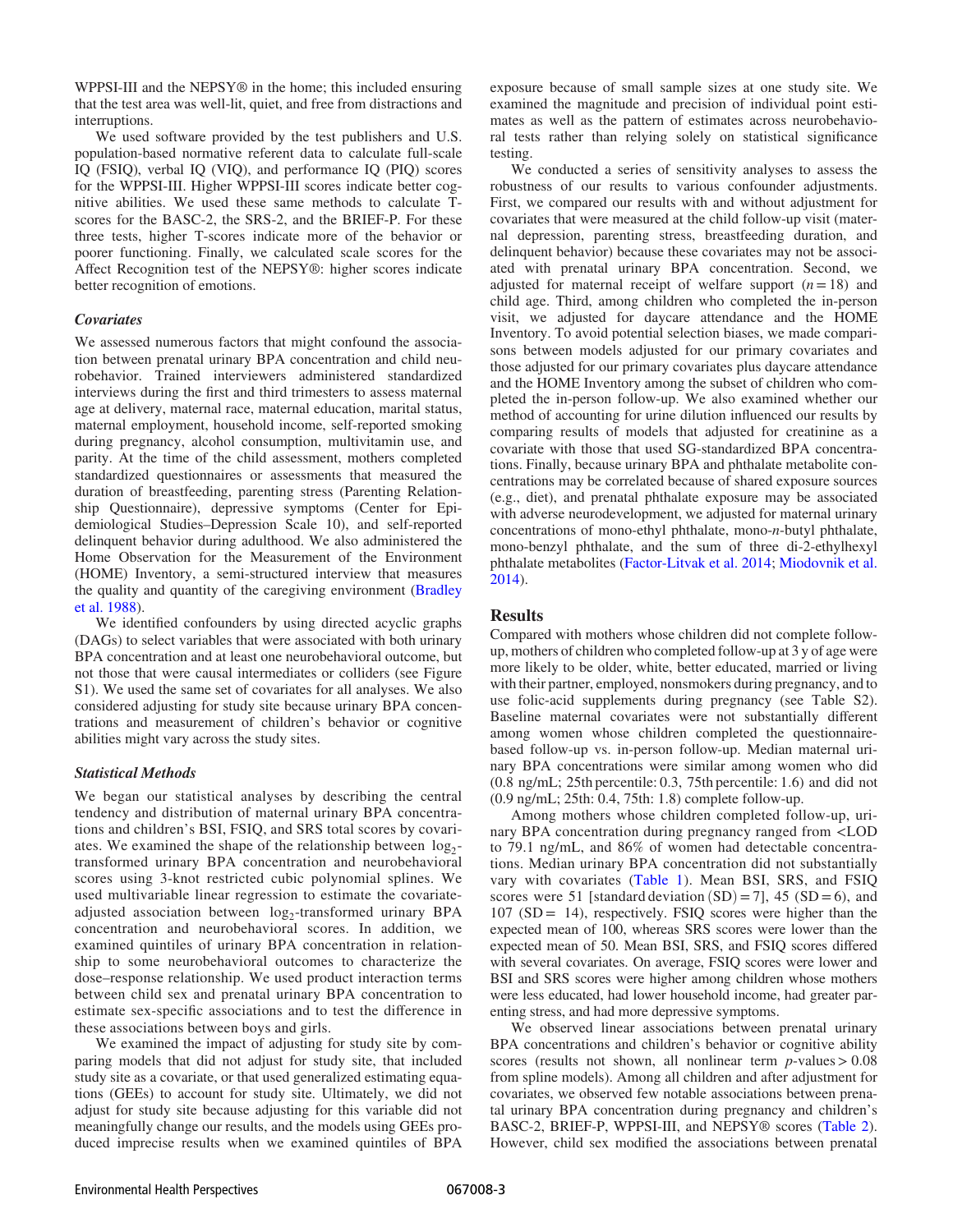<span id="page-3-0"></span>

|                                                            | Table 1. Central tendency and variation of maternal urinary BPA concentration during pregnancy and child BASC-2 BSI, SRS total, and WPPSI-III FSIQ |
|------------------------------------------------------------|----------------------------------------------------------------------------------------------------------------------------------------------------|
| scores at 3 y of age according to covariates: MIREC study. |                                                                                                                                                    |

|                                             | <b>BPA</b> |                     | <b>BSI</b> |           | <b>SRS</b> |           |                  | <b>FSIQ</b> |  |
|---------------------------------------------|------------|---------------------|------------|-----------|------------|-----------|------------------|-------------|--|
| Variable                                    | $\it n$    | Median (25th, 75th) | $\sqrt{n}$ | Mean (SD) | $\sqrt{n}$ | Mean (SD) | $\boldsymbol{n}$ | Mean (SD)   |  |
| Overall                                     | 812        | 0.8(0.5, 1.5)       | 808        | 51(7)     | 537        | 45(6)     | 541              | 107(14)     |  |
| Maternal age, years                         |            |                     |            |           |            |           |                  |             |  |
| $18 - 25$                                   | 26         | 1(0.6, 2.2)         | 26         | 50(4)     | 14         | 48 (7)    | 15               | 103(12)     |  |
| $>25 - 35$                                  | 493        | 0.8(0.5, 1.5)       | 490        | 51(7)     | 339        | 46(6)     | 340              | 107(14)     |  |
| $>35$                                       | 293        | 0.8(0.4, 1.3)       | 292        | 50(7)     | 184        | 45(6)     | 186              | 107(14)     |  |
| <b>Maternal Race</b>                        |            |                     |            |           |            |           |                  |             |  |
| White                                       | 702        | 0.8(0.5, 1.5)       | 700        | 51(7)     | 462        | 45(6)     | 462              | 108(13)     |  |
| Asian/Pacific Islander                      | 27         | 0.5(0.3, 1.2)       | 27         | 51(6)     | 15         | 46(5)     | 16               | 109(11)     |  |
| Other                                       | 49         | 0.8(0.4, 1.4)       | 47         | 51(8)     | 36         | 48(6)     | 39               | 96(14)      |  |
| Multiracial                                 | 34         | 0.7(0.4, 1.5)       | 34         | 50(6)     | 24         | 46(6)     | 24               | 107(15)     |  |
| Maternal education                          |            |                     |            |           |            |           |                  |             |  |
| Graduate degree                             | 229        | 0.7(0.4, 1.3)       | 229        | 50(6)     | 145        | 44(5)     | 146              | 110(12)     |  |
| University degree                           | 325        | 0.9(0.5, 1.5)       | 324        | 51(7)     | 221        | 45(7)     | 222              | 108(14)     |  |
| Some college, trade school, or diploma      | 214        | 0.8(0.5, 1.8)       | 211        | 51(7)     | 147        | 46(6)     | 148              | 103(14)     |  |
| High school or less                         | 44         | 0.9(0.4, 1.6)       | 44         | 51(8)     | 24         | 47(7)     | 25               | 99(11)      |  |
| Marital status                              |            |                     |            |           |            |           |                  |             |  |
| Married or living with partner              | 791        | 0.8(0.5, 1.4)       | 788        | 50(7)     | 520        | 45(6)     | 524              | 107(14)     |  |
| Not married or living alone                 | 21         | 1(0.7, 2)           | 20         | 54 (9)    | 17         | 49 (7)    | 17               | 101(15)     |  |
| Household Income (CAD)                      |            |                     |            |           |            |           |                  |             |  |
| >100,000                                    | 330        | 0.8(0.5, 1.3)       | 329        | 50(7)     | 215        | 44(6)     | 217              | 109(13)     |  |
| 80,000 to 100,000                           | 270        | 0.8(0.4, 1.4)       | 269        | 51(7)     | 175        | 45(6)     | 176              | 106(14)     |  |
| 40,000 to $< 80,000$                        | 136        | 0.9(0.6, 2.1)       | 134        | 51(6)     | 92         | 47(7)     | 93               | 103(14)     |  |
| $<$ 40,000                                  | 76         | 1(0.5, 1.9)         | 76         | 52(8)     | 55         | 48(6)     | 55               | 104(14)     |  |
| Employment                                  |            |                     |            |           |            |           |                  |             |  |
| N <sub>0</sub>                              | 93         | 0.9(0.5, 1.7)       | 93         | 52(8)     | 61         | 47(9)     | 61               | 102(17)     |  |
| Yes                                         | 719        | 0.8(0.5, 1.4)       | 715        | 50(7)     | 476        | 45(6)     | 480              | 107(13)     |  |
| Parity                                      |            |                     |            |           |            |           |                  |             |  |
| $\mathbf{0}$                                | 357        | 0.9(0.5, 1.6)       | 355        | 51(7)     | 236        | 46(6)     | 239              | 108(14)     |  |
| 1                                           | 332        | 0.7(0.4, 1.4)       | 330        | 51(7)     | 217        | 45(6)     | 217              | 106(14)     |  |
| $\geq$ 2                                    | 123        | 0.8(0.5, 1.2)       | 123        | 50(6)     | 84         | 45(7)     | 85               | 103(12)     |  |
| Maternal smoking                            |            |                     |            |           |            |           |                  |             |  |
| No                                          | 783        | 0.8(0.5, 1.5)       | 779        | 51(7)     | 521        | 45(6)     | 525              | 107(13)     |  |
| Yes                                         | 29         | 0.8(0.6, 1.5)       | 29         | 51(9)     | 16         | 49(7)     | 16               | 98 (16)     |  |
| Prenatal alcohol use                        |            |                     |            |           |            |           |                  |             |  |
| No                                          | 448        | 0.8(0.5, 1.5)       | 445        | 51 (6)    | 306        | 45(6)     | 309              | 106(14)     |  |
| Yes                                         | 364        | 0.8(0.5, 1.4)       | 363        | 50(7)     | 231        | 45(6)     | 232              | 108(13)     |  |
| Prenatal folic acid supplement use          |            |                     |            |           |            |           |                  |             |  |
| N <sub>0</sub>                              | 534        | 0.8(0.5, 1.5)       | 531        | 51(7)     | 362        | 45(6)     | 367              | 106(14)     |  |
| Yes                                         | 278        | 0.8(0.4, 1.4)       | 277        | 50(7)     | 175        | 45(6)     | 174              | 108(13)     |  |
| Duration of exclusive breastfeeding, months |            |                     |            |           |            |           |                  |             |  |
| $\geq 6$                                    | 416        | 0.8(0.5, 1.3)       | 415        | 51 (6)    | 266        | 45(6)     | 268              | 108(13)     |  |
| <6                                          | 396        | 0.9(0.5, 1.6)       | 393        | 51(7)     | 271        | 46(6)     | 273              | 105(14)     |  |
| <b>Parenting Stress</b>                     |            |                     |            |           |            |           |                  |             |  |
| Low                                         | 682        | 0.8(0.5, 1.4)       | 681        | 49(6)     | 448        | 44(5)     | 450              | 108(13)     |  |
| High                                        | 130        | 0.9(0.4, 1.7)       | 127        | 56(7)     | 89         | 52(8)     | 91               | 102(17)     |  |
| Maternal delinquency after high school      |            |                     |            |           |            |           |                  |             |  |
| No delinquent behaviors                     | 662        | 0.8(0.4, 1.4)       | 659        | 50(6)     | 429        | 45(6)     | 432              | 108(14)     |  |
| Any delinquent behaviors                    | 150        | 1(0.5, 1.7)         | 149        | 53(8)     | 108        | 47(7)     | 109              | 104(14)     |  |
| Maternal CES-D Score                        |            |                     |            |           |            |           |                  |             |  |
| $<$ 16                                      | 785        | 0.8(0.4, 1.4)       | 782        | 50(7)     | 518        | 45(6)     | 522              | 107(14)     |  |
| $\geq$ 16                                   | 27         | 1(0.8, 1.8)         | 26         | 54(7)     | 19         | 48(5)     | 19               | 107(12)     |  |
| Child sex                                   |            |                     |            |           |            |           |                  |             |  |
| Male                                        | 399        | 0.8(0.5, 1.5)       | 397        | 51(7)     | 262        | 46(7)     | 266              | 104(15)     |  |
| Female                                      | 413        | 0.8(0.4, 1.4)       | 411        | 50(6)     | 275        | 44(5)     | 275              | 109(12)     |  |
|                                             |            |                     |            |           |            |           |                  |             |  |

Note: BPA, bisphenol A; BASC-2, Behavioral Assessment System for Children–2; BSI, behavior symptom index of the BASC-2; CES-D, Center for Epidemiologic Studies Depression Scale; FSIQ, full-scale IQ of the Wechsler Preschool and Primary Scales of Intelligence; MIREC, Maternal–Infant Research on Environmental Chemicals; SD, standard deviation; SRS, total T-Score from the Social Responsiveness Scale<sup>™</sup>; WPPSI-III, Wechsler Preschool and Primary Scales of Intelligence<sup>™</sup>, 3rd edition.

urinary BPA concentration during pregnancy and internalizing and somatization scores on the BASC-2, as well as working memory and plan/organize scores on the BRIEF-P (effect measure modification  $p$ -values < 0.10). In boys, each doubling in prenatal urinary BPA concentration was associated with more internalizing (β = 0.5; 95% CI: −0.1, 1.1) and somatizing (β = 0:6; 95% CI: 0.0, 1.2) behaviors as well as with poorer BRIEF-P working memory ( $\beta$  = 1.0; 95% CI: 0.3, 1.7) and plan/organize ( $\beta$ = 0.6; 95% CI: −0.1, 1.2) scores, whereas the associations were null or slightly inverse in among girls ([Table 2](#page-4-0)).

For those BASC-2 scales exhibiting associations with prenatal urinary BPA concentration in boys, we further charac-terized the shape of the dose–response relationship using quintiles of prenatal urinary BPA concentration. Among boys, we observed a monotonic dose–response relationship between prenatal urinary BPA concentration and somatization score but not between prenatal urinary BPA concentration and internalizing, plan/organize, or working memory scores ([Figure 1;](#page-5-0) see also Table S3). For example, the mean somatization score among boys increased monotonically across all 5 quintiles of prenatal urinary BPA concentration,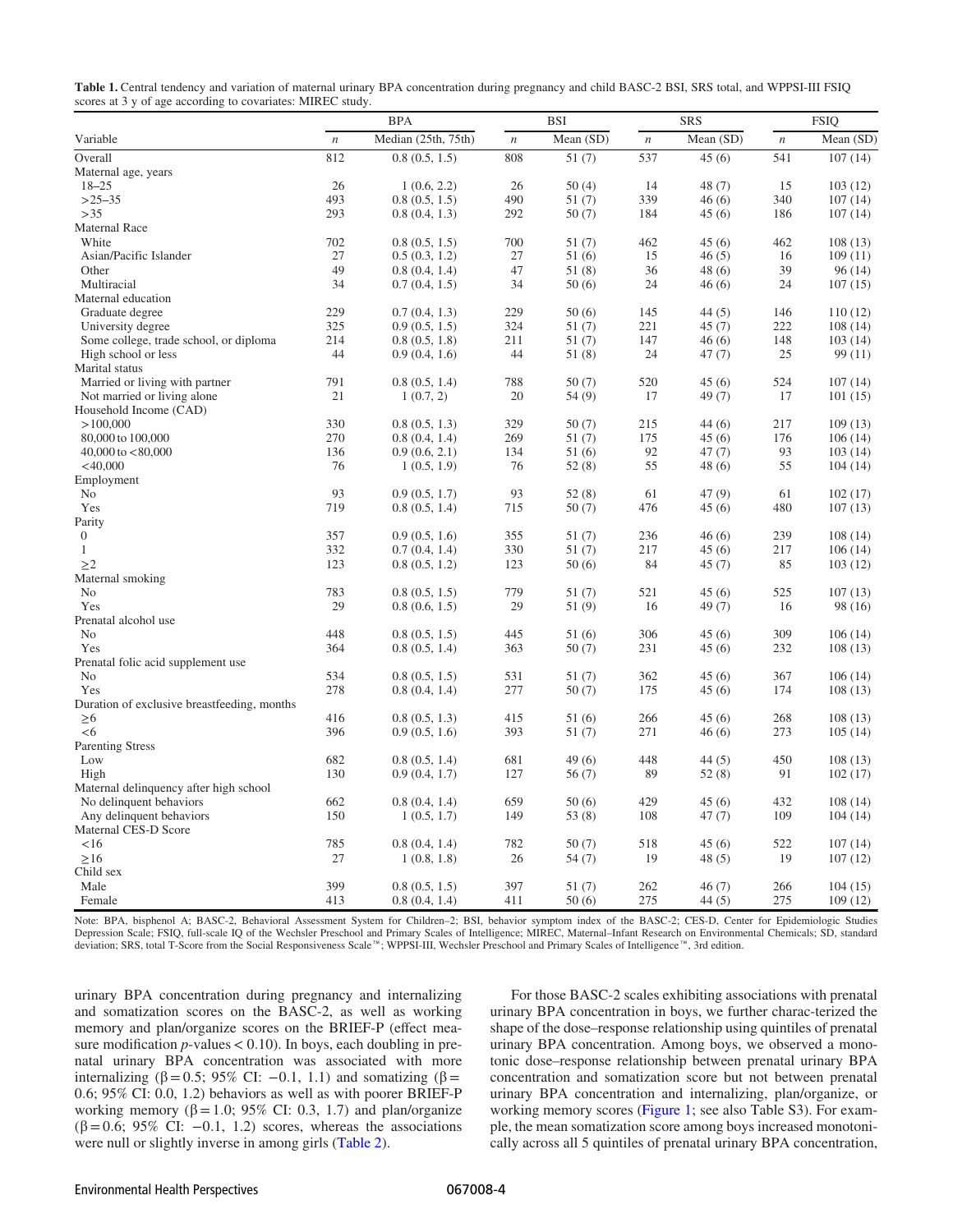<span id="page-4-0"></span>

| Table 2. Adjusted difference in behavioral and cognitive test score at 3 y of age with doubling in specific gravity standardized maternal urinary BPA |  |
|-------------------------------------------------------------------------------------------------------------------------------------------------------|--|
| concentrations during pregnancy: MIREC study.                                                                                                         |  |

| Neurodevelopmental test         | $\boldsymbol{n}$ | All children: $\beta$ (95% CI) | Boys: $\beta$ (95% CI) | Girls: $\beta$ (95% CI) | $BPA \times$ Sex <i>p</i> -value |
|---------------------------------|------------------|--------------------------------|------------------------|-------------------------|----------------------------------|
| <b>BASC-2 Summary Scales</b>    |                  |                                |                        |                         |                                  |
| <b>BSI</b>                      | 808              | $0.1 (-0.1, 0.4)$              | $0.3(-0.2, 0.7)$       | $0.1 (-0.3, 0.4)$       | 0.5349                           |
| Externalizing                   | 808              | $0.0 (-0.4, 0.3)$              | $0.1 (-0.4, 0.6)$      | $-0.1(-0.5, 0.4)$       | 0.6268                           |
| Internalizing                   | 806              | $0.1 (-0.3, 0.5)$              | $0.5(-0.1, 1.1)$       | $-0.2(-0.7, 0.3)$       | 0.0817                           |
| <b>BASC-2 Clinical Scales</b>   |                  |                                |                        |                         |                                  |
| Hyperactivity                   | 809              | $0.0 (-0.4, 0.3)$              | $0.1 (-0.5, 0.6)$      | $-0.1(-0.5, 0.4)$       | 0.7262                           |
| Aggression                      | 808              | $0.0 (-0.3, 0.4)$              | $0.2(-0.4, 0.7)$       | $0.0 (-0.5, 0.5)$       | 0.6046                           |
| Anxiety                         | 803              | $0.0 (-0.4, 0.5)$              | $0.0(-0.7, 0.8)$       | $0.0 (-0.6, 0.6)$       | 0.8772                           |
| Depression                      | 808              | $0.3(-0.1, 0.7)$               | $0.5(-0.1, 1.1)$       | $0.2(-0.4, 0.7)$        | 0.3722                           |
| Somatization                    | 808              | $0.0(-0.4, 0.4)$               | 0.6(0.0, 1.2)          | $-0.5(-1.0, 0.0)$       | 0.0063                           |
| Atypicality                     | 809              | $0.1 (-0.3, 0.4)$              | $0.3(-0.2, 0.9)$       | $-0.1(-0.6, 0.3)$       | 0.1871                           |
| Withdrawal                      | 806              | $0.2(-0.2, 0.6)$               | $0.0 (-0.6, 0.6)$      | $0.4(-0.2, 0.9)$        | 0.3666                           |
| Attention                       | 812              | $0.0 (-0.1, 0.2)$              | $0.1 (-0.1, 0.4)$      | $0.0 (-0.2, 0.2)$       | 0.5395                           |
| <b>BRIEF-P</b>                  |                  |                                |                        |                         |                                  |
| <b>Working Memory</b>           | 810              | $0.1 (-0.3, 0.6)$              | 1.0(0.3, 1.7)          | $-0.5(-1.1, 0.1)$       | 0.0009                           |
| Plan/Organize                   | 812              | $0.0 (-0.5, 0.4)$              | $0.6(-0.1, 1.2)$       | $-0.5(-1.0, 0.1)$       | 0.0258                           |
| <b>WPPSI-III Summary Scales</b> |                  |                                |                        |                         |                                  |
| <b>FSIQ</b>                     | 541              | $0.1 (-0.7, 0.9)$              | $0.7(-0.4, 1.9)$       | $-0.3(-1.4, 0.7)$       | 0.1710                           |
| <b>VIQ</b>                      | 538              | $-0.2(-1.0, 0.5)$              | $0.3(-0.8, 1.4)$       | $-0.7(-1.7, 0.3)$       | 0.1660                           |
| PIQ                             | 536              | $0.6(-0.3, 1.5)$               | $1.1(-0.3, 2.4)$       | $0.2(-1.0, 1.4)$        | 0.3433                           |
| <b>WPPSI-III Subtests</b>       |                  |                                |                        |                         |                                  |
| Vocabulary                      | 544              | $-0.1(-0.2, 0.1)$              | $0.1 (-0.2, 0.3)$      | $-0.1(-0.4, 0.1)$       | 0.2259                           |
| <b>Block Design</b>             | 541              | $0.1 (-0.1, 0.3)$              | $0.2(-0.1, 0.4)$       | $0.0 (-0.2, 0.3)$       | 0.4635                           |
| Information                     | 531              | $0.0(-0.2, 0.1)$               | $0.1 (-0.2, 0.3)$      | $-0.1(-0.3, 0.1)$       | 0.2088                           |
| Object Design                   | 541              | $0.1 (-0.1, 0.3)$              | $0.2(-0.1, 0.4)$       | $0.0 (-0.2, 0.3)$       | 0.3552                           |
| Picture Completion              | 541              | $0.1 (-0.1, 0.2)$              | $0.2(-0.1, 0.4)$       | $0.0 (-0.2, 0.2)$       | 0.2863                           |
| SRS-2                           |                  |                                |                        |                         |                                  |
| Total                           | 537              | 0.3(0.0, 0.7)                  | 0.5(0.1, 1.0)          | $0.2(-0.2, 0.6)$        | 0.3090                           |
| Awareness                       | 537              | $0.4(-0.1, 0.8)$               | 0.6(0.0, 1.3)          | $0.2(-0.4, 0.7)$        | 0.3008                           |
| Cognition                       | 537              | 0.3(0.0, 0.6)                  | 0.5(0.0, 1.0)          | $0.2(-0.3, 0.6)$        | 0.4361                           |
| Communication                   | 537              | 0.4(0.0, 0.7)                  | 0.5(0.1, 1.0)          | $0.2(-0.2, 0.6)$        | 0.2777                           |
| Motivation                      | 537              | $0.2(-0.2, 0.6)$               | $0.3(-0.3, 1.0)$       | $0.0 (-0.5, 0.6)$       | 0.4628                           |
| Restricted                      | 537              | 0.4(0.0, 0.7)                  | $0.4(-0.2, 0.9)$       | $0.3(-0.2, 0.8)$        | 0.8306                           |
| <b>DSM</b> Social               | 537              | 0.3(0.0, 0.6)                  | 0.5(0.1, 1.0)          | $0.2(-0.3, 0.6)$        | 0.2174                           |
| <b>DSM</b> Restricted           | 537              | 0.4(0.0, 0.7)                  | $0.4(-0.2, 0.9)$       | $0.3(-0.2, 0.8)$        | 0.8353                           |
| NEPSY®: Affect Recognition      | 497              | $-0.1(-0.2, 0.1)$              | $0.1 (-0.2, 0.3)$      | $-0.1(-0.3, 0.0)$       | 0.1620                           |

Note: Adjusted for maternal race, education, age, marital status, employment, smoking during pregnancy, alcohol use during pregnancy, folic acid supplement use during pregnancy, parity, months of exclusive breastfeeding, parental stress, and depressive symptoms. Positive coefficients for the BASC-2, BRIEF-P, and SRS indicate that BPA concentrations are associated with more behavior problems. Positive coefficients for the WPPSI-III and NESPY indicate that BPA is associated with better performance. BASC-2, Behavioral Assessment System for Children–2; BRIEF-P, Behavior Rating Inventory of Executive Function–Preschool; BPA, bisphenol A; BSI, behavior symptom index of the BASC-2; CI, confidence interval; DSM, Diagnostic and Statistical Manual of Mental Disorders; FSIQ, full-scale IQ; MIREC, Maternal–Infant Research on Environmental Chemicals; NEPSY®, A Developmental NEuroPSYchological Assessment; PIQ, performance IQ; SRS, Social Responsiveness Scale<sup>™</sup>, 2nd Edition; VIQ, verbal IQ; WPPSI, Wechsler Preschool and Primary Scales of Intelligence<sup>™</sup>–III.

whereas internalizing scores were 2.4 points (95% CI: −0.1, 4.9) higher among boys in the fourth quintile than those among boys in the first quintile, but only 0.9 points (95% CI: −1:7, 3.5) higher among boys in the fifth quintile.

Each doubling in prenatal urinary BPA concentration during pregnancy was associated with higher scores on the SRS-2 among all children; the association was not modified by child sex (effect measure modification  $p$ -values > 0.22) [\(Table 2](#page-4-0)). Although SRS-2 scores tended to increase across prenatal urinary BPA quintiles, the increases were not consistently monotonic [\(Figure 2](#page-6-0), see also Table S4). For example, children in the second, third, fourth, and fifth quintiles of prenatal urinary BPA concentration had DSM-V social behavior scores that were 0.8 (95% CI: −0.5, 2.2), 0 (95% CI: −1.0, 1.3), 1.2 (95% CI: −0.1, 2.6), and 1.5 (95% CI: 0.1, 2.9) points higher, respectively, than children in the first quintile. The associations between prenatal urinary BPA concentration and SRS scores related to social behaviors were stronger in boys than in girls, but the lowest  $sex \times BPA$  p-value was 0.2174. Prenatal urinary BPA concentration was associated with poorer NEPSY®–II Affect Recognition score, but the 95% CI of the point estimate included the null value  $[\beta = -0.1 \ (95\% \ \text{CI} : -0.2, 0.1)].$ 

In sensitivity analyses, adjusting for covariates collected at 3 y of age, welfare receipt, child age, or HOME Inventory score generally did not appreciably change the results of our analyses for SRS scores or BASC-2 internalizing scores (see Figures S2 and S3). Although the association between BPA concentration and SRS scores was slightly attenuated after adjustment for welfare, the magnitude of these differences was  $\leq 0.1$  points. For example, after adjustment for welfare, the association between BPA concentration and Social Cognition score was 0.3 (95% CI: −0:1, 0.6), compared with 0.4 (95% CI: 0, 0.7) before adjustment. Associations between BPA concentration and internalizing or somatization score were unchanged when we accounted for urine dilution by adjusting for  $log_{10}$ -transformed creatinine concentration (see Figure S3); however, the associations between prenatal urinary BPA concentration and SRS scores were attenuated but more precise when adjusting for creatinine compared with using SG-standardized concentrations (see Figure S2). Adjustment for phthalate concentration did not substantially alter the associations of BPA with internalizing or SRS scores (see Figures S2 and S3).

### **Discussion**

In this cohort, we observed that prenatal urinary BPA concentration was associated with poorer parent-reported reciprocal social behaviors as measured by the SRS-2 among both boys and girls. Furthermore, we observed some sex-specific associations where increasing prenatal urinary BPA concentration was positively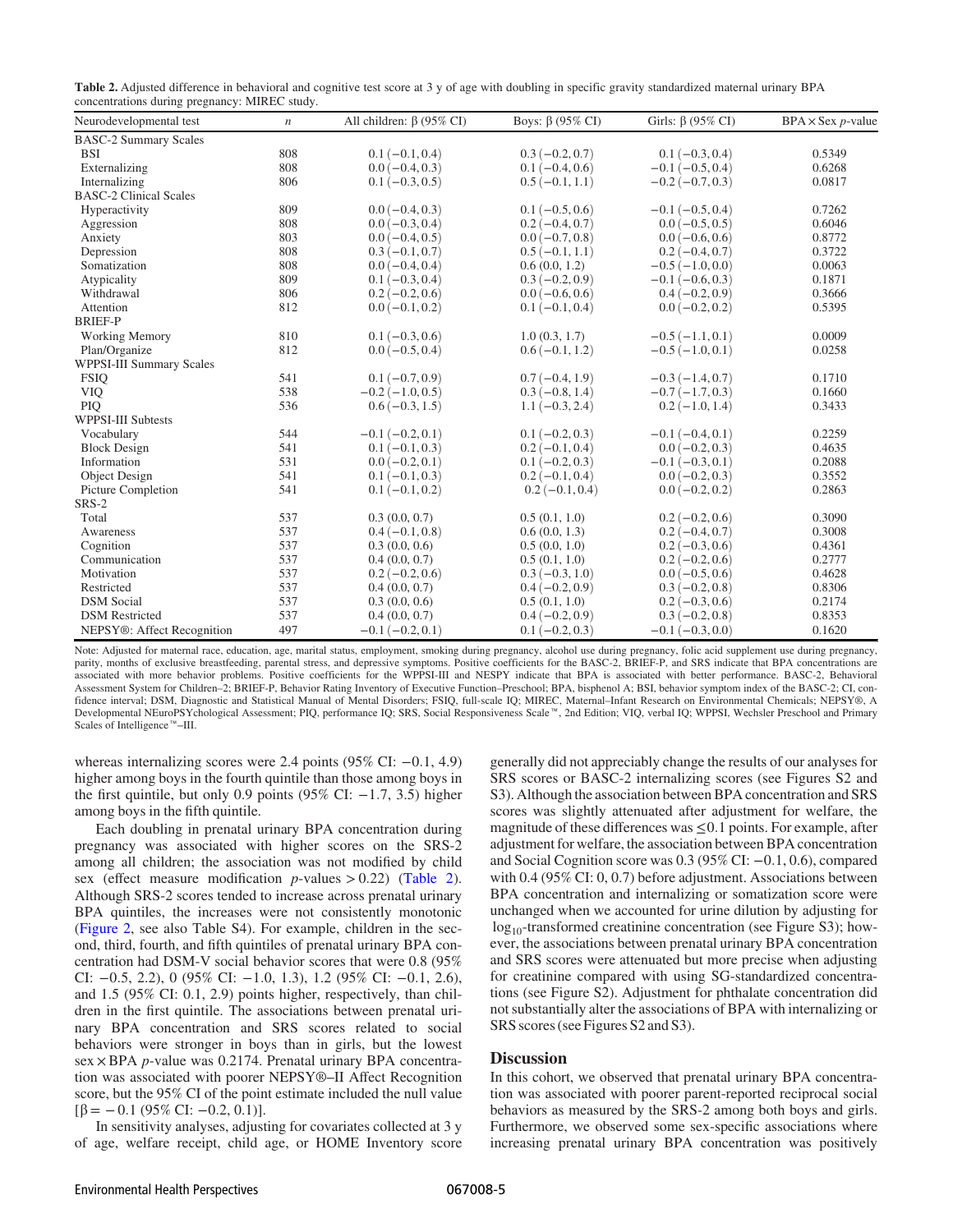<span id="page-5-0"></span>

Figure 1. Covariate adjusted mean child BASC-2 and BRIEF-P scores by maternal urinary BPA quintile: MIREC Study. Adjusted for maternal race, education, age, marital status, employment, smoking during pregnancy, alcohol use during pregnancy, folic acid supplement use, parity, months of exclusive breastfeeding, parental stress, and depressive symptoms. Maternal urinary BPA concentrations are specific-gravity standardized. Quintile ranges were 0.1 to <0.4 ng/mL,  $0.4$  to <0.7 ng/mL,  $0.7$  to <1.0 ng/mL,  $1.0$  to <1.7 ng/mL, and 1.7 to 79 ng/mL. Error bars represent the 95% confidence intervals.  $n = 806$ , 805, 810, and 812 for internalizing, somatization, plan/organize, and working memory, respectively. Note: The y-axis scale changes in each row. BASC-2, Behavioral Assessment System for Children–2; BPA, bisphenol A; BRIEF-P, Behavior Rating Inventory of Executive Function-Preschool; MIREC, Maternal–Infant Research on Environmental Chemicals.

correlated with more parent-reported somatization and internalizing behaviors and poorer parent-reported working memory and planning/organizing skills in boys, but not in girls. The associations between maternal urinary BPA concentration during pregnancy and other measures of children's cognitive abilities and behavior at 3 y of age were largely null.

Our study adds to a number of modestly sized studies  $(n= 137 – 438)$  examining prenatal BPA exposure and child neurobehavior [\(Braun et al. 2011;](#page-7-6) [Casas et al. 2015;](#page-7-7) [Evans et al.](#page-7-8) [2014](#page-7-8); [Harley et al. 2013;](#page-8-8) [Miodovnik et al. 2011](#page-8-10); [Roen et al.](#page-8-9) [2015](#page-8-9)). The sample size of the present study is a notable strength because it allowed us to more precisely estimate the presence and nature of sex-specific associations compared with prior studies. Consistent with the present results, four studies from three prospective cohorts reported that increasing prenatal urinary BPA concentration was associated with either internalizing or somatizing behaviors in children, with stronger associations in boys than in girls ([Evans et al. 2014](#page-7-8); [Harley et al. 2013;](#page-8-8) [Perera et al. 2012](#page-8-20); [Roen et al. 2015](#page-8-9)). In another cohort, prenatal BPA concentration was associated with more internalizing and externalizing behaviors in girls, but not in boys [\(Braun et al. 2009,](#page-7-17) [2011\)](#page-7-6). Another study found that prenatal BPA concentration was associated with an increased risk of ADHD-related behaviors at 4 y of age, with stronger associations in boys [\(Casas et al. 2015\)](#page-7-7).

Previous studies have not reported associations between prenatal urinary BPA concentration and cognitive outcomes in children [\(Braun et al. 2011](#page-7-6); [Casas et al. 2015](#page-7-7)). The findings of Casas et al. ([2015\)](#page-7-7) are consistent with our results of no association of prenatal BPA with child IQ or specific subtests of the WPPSI-III. Although we did observe an association of prenatal urinary BPA concentration with working memory and plan/organize scores in boys, a prior study using the BRIEF-P did not find an association (or modification by child sex) between prenatal urinary BPA concentration and working memory or plan/organize scores on the BRIEF-P ([Braun et al. 2011](#page-7-6)).

Two prior studies reported that prenatal urinary BPA concentration was not associated with parent-reported reciprocal social behaviors and that these associations did not differ with respect to child sex ([Braun et al. 2014;](#page-7-18) [Miodovnik et al. 2011](#page-8-10)). In contrast, we observed poorer reciprocal social behaviors among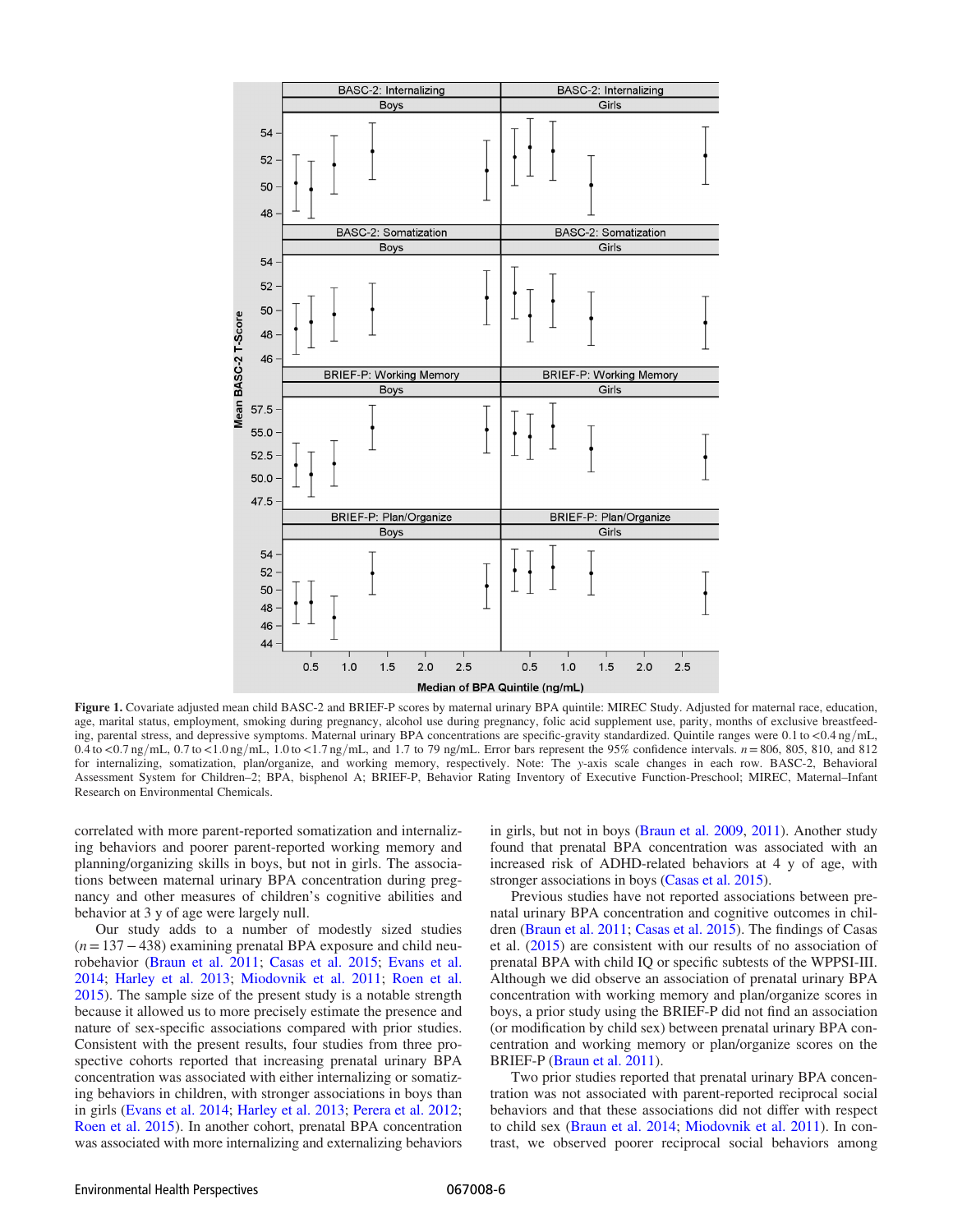<span id="page-6-0"></span>

Figure 2. Covariate adjusted mean child SRS-2 scores by maternal urinary BPA quintile: MIREC Study ( $n = 537$ ). Adjusted for maternal race, education, age, marital status, employment, smoking during pregnancy, alcohol use during pregnancy, folic acid supplement use, parity, months of exclusive breastfeeding, parental stress, and depressive symptoms. Maternal urinary BPA concentrations are specific-gravity standardized. Quintile ranges were  $0.1$  to  $<$  0.4,  $0.4$  to  $<$  0.7,  $0.7$  to  $<$  1.0, 1.0 to  $<$  1.7, and 1.7 to 79 ng/mL. Error bars represent the 95% confidence intervals. Note: The y-axis scale changes in each row. BPA, bisphenol A; BRIEF-P, Behavior Rating Inventory of Executive Function-Preschool; MIREC, Maternal–Infant Research on Environmental Chemicals; RI/RB, restricted interests/repetitive behaviors.

children born to women with higher prenatal urinary BPA concentrations. It should be noted that the associations between prenatal BPA concentration and SRS scores in this study were relatively modest, did not increase monotonically, and were typically largest in magnitude when comparing the fourth or fifth quintile with the first. There are several possible reasons for discrepant results across this and prior studies. First, urinary BPA concentration was lower among women in this study compared with most previous studies (median: 0.8 vs.  $\sim 2 \text{ ng/mL}$ ) and in contrast to prior studies, we may have not had sufficient BPA exposure variation to detect associations. Second, although the different neurobehavioral assessments used across studies could be a source of variation, it will depend on the specific instrument and domain. For instance, externalizing and internalizing scores on the BASC-2 and those on the Child Behavior Checklist tend to be highly correlated (Pearson  $R > 0.68$ ); in contrast, for some clinical domains, such as anxiety, the correlations are lower (Pearson  $R < 0.35$ ) ([Reynolds and Kamphaus 2002\)](#page-8-14). Third, the timing and number of prenatal urinary BPA measures during pregnancy could influence study results if there are periods of heightened vulnerability to BPA exposure. One animal study observed that BPA exposure during organogenesis and breastfeeding caused morphine-induced hyperlocomotion, preference for drug-paired place, and up-regulation of dopamine receptor function, whereas exposure at other gestational time periods did not [\(Narita et al. 2006](#page-8-21)). However, there does not appear to be an obvious pattern between the observed epidemiological results and the timing of exposure assessment in this and prior studies. Finally, the timing of the neurobehavioral assessment could influence study results for traits that change as children age (e.g., anxiety) [\(Merikangas et al. 2010](#page-8-22)). Thus, associations between earlylife toxicant exposure and child neurobehavior may not manifest until later in life; this phenomenon has been observed for other neurotoxicants such as polybrominated diphenyl ethers and methylmercury [\(Chen et al. 2014;](#page-7-19) [Karagas et al. 2012\)](#page-8-23).

Given the episodic nature of BPA exposure and its short biological half-life  $(<6 h$ ), there is substantial within-person variation of urinary BPA concentrations that makes accurate exposure assessment in epidemiological studies challenging [\(Braun et al.](#page-7-9) [2012](#page-7-9); [Thayer et al. 2015\)](#page-8-24). Thus, nondifferential BPA exposure misclassification may be responsible not only for attenuation of observed associations but also for heterogeneity in the literature. Our study measured BPA in only one urine sample from each woman, and this likely led to misclassification of the women's BPA exposure. A simulation study found that the high withinperson variation of a urinary biomarker such as BPA leads to associations being biased toward the null and that it might be necessary to obtain  $\geq 10$  repeated urine biomarkers from an individual or to analyze a pooled sample from each individual to limit bias in the effect estimate [\(Perrier et al. 2016\)](#page-8-25). Other approaches, including regression calibration techniques, could be used to account for nondifferential exposure measurement error in studies with only a single estimate of exposure for all participants and repeated measures on a subset.

We were unable to examine potential mechanisms of BPA action in this study but could do so in the future using stored biospecimens available in the MIREC Study ([Arbuckle et al. 2013](#page-7-10)). Prenatal BPA exposure may adversely affect a variety of biological processes during fetal development that are essential for proper neurodevelopment. In animal studies, BPA can affect the synthesis, action, transport, or metabolism of neurotransmitters, gonadal hormones, and thyroid hormones [\(Milligan et al. 1998](#page-8-26); [Tian et al. 2010;](#page-8-27) [Zhang et al. 2011;](#page-8-7) [Zoeller et al. 2005\)](#page-8-28). BPA is a weak agonist of the nuclear estrogen receptors  $\alpha$  and  $\beta$  and may affect androgen/estrogen concentrations by inhibiting key enzymes involved in steroidogenesis [\(Milligan et al. 1998](#page-8-26); [Zhang et al.](#page-8-7) [2011\)](#page-8-7). The ability of BPA to act on gonadal hormones may explain the sexually dimorphic associations we and others have observed because gonadal hormones play an important role in neurodevelopment [\(Cohen-Bendahan et al. 2005](#page-7-20)). Other potential mechanisms of BPA action may include disruption of thyroid hormone homeostasis. In two epidemiological studies, prenatal urinary BPA concentration was associated with reduced neonatal thyroid stimulating hormone concentration, but the associations were observed in girls in one study and in boys in the other [\(Chevrier et al. 2013](#page-7-21); [Romano et al. 2015](#page-8-5)).

We observed relatively modest associations between prenatal urinary BPA concentration and specific aspects of child neurobehavior, particularly when considered from a clinical perspective. Despite this modest association, even subtle effects of BPA exposure could shift the distribution of continuous neurobehavioral traits to increase the risk of disorders such as autism spectrum disorders at the population level [\(Bellinger 2004\)](#page-7-22). Indeed, Bellinger has shown that despite the modest associations between some environmental toxicants and neurobehavioral traits at the clinical level, the ubiquitous nature of these exposures results in effects at the population level that are comparable to or exceed the population-level effects of clinical risk factors (e.g., preterm birth or iron deficiency) [\(Bellinger 2012\)](#page-7-23).

We comprehensively assessed numerous features of children's behaviors related to several neurodevelopmental disorders (e.g., anxiety, depression, ADHD, and ASD) and specific cognitive abilities. This is a notable strength because the majority of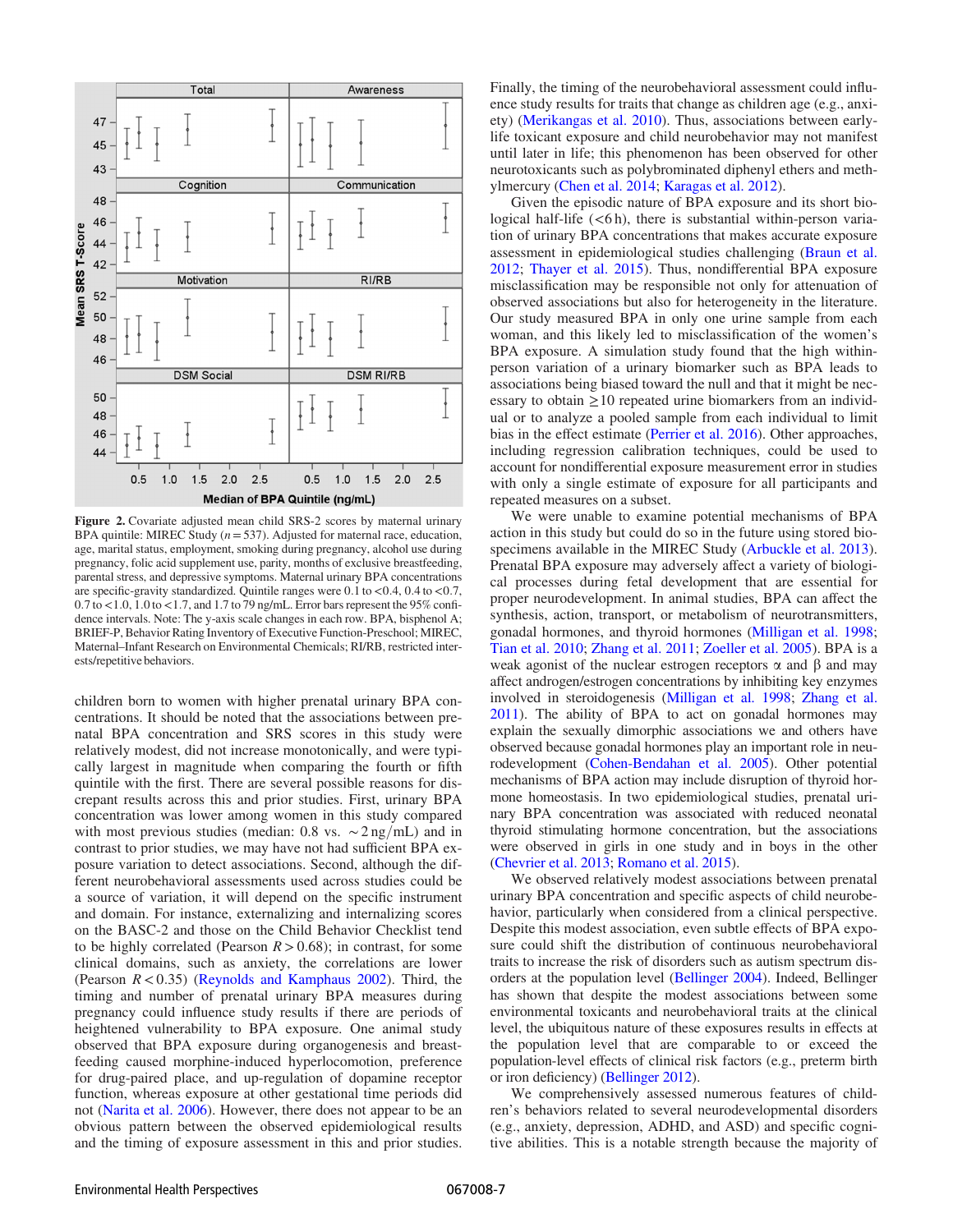previous studies have only examined child behavior. However, our assessment of children's behaviors, working memory, and planning/organizing was limited to parental reports and could be enhanced in future studies by employing objective or teacherreported measures of these domains.

A limitation of our study is that we were unable to adjust for other predictors of child behavior and cognition, specifically parental behavior and cognitive abilities. We note that adjustment for our primary set of covariates modestly attenuated the association between prenatal urinary BPA concentration and children's SRS scores, but additional adjustment for maternal receipt of welfare, caregiving environment, or daycare attendance did not appreciably change these associations. Thus, although residual confounding by other determinants of child neurobehavior is possible, these other factors would need to explain additional variation in our outcomes beyond those variables we adjusted for in our models and be associated with prenatal BPA exposure.

Finally, we only assessed BPA exposure during the first trimester of pregnancy, whereas exposure during other periods of fetal development, infancy, or childhood might affect neurodevelopment. Some previous studies have reported that childhood urinary BPA concentration is associated with child behaviors [\(Harley et al. 2013;](#page-8-8) [Tewar et al. 2016\)](#page-8-29). Thus, identifying other periods of heightened vulnerability to BPA exposure in both the prenatal and postnatal periods remains an avenue of future research.

# **Conclusion**

In the present study, maternal urinary BPA concentration during pregnancy was associated with some aspects of children's behaviors at 3 y of age: specifically, poorer reciprocal social behaviors among all children, more internalizing and somatization behaviors in boys, and poorer working memory and planning/organizing abilities in boys. Urinary BPA concentration during pregnancy was not associated with affect recognition, IQ, or externalizing behaviors, nor were these associations modified by child sex. Future investigations of early-life BPA exposure and child neurobehavior will need to reduce BPA exposure misclassification by conducting more extensive urine biomonitoring or by using measurement error correction methods.

### Acknowledgments

The Maternal–Infant Research on Environmental Chemicals (MIREC) Studies were funded by Health Canada's Chemicals Management Plan, as well as by the Canadian Institute of Health Research (grant no. MOP - 81285) and the Ontario Ministry of the Environment. J.M.B. was supported by the National Institute of Environmental Health Sciences (NIEHS) (grants R00 ES020346 and R01 ES024381).

# References

- <span id="page-7-10"></span>Arbuckle TE, Davis K, Marro L, Fisher M, Legrand M, LeBlanc A, et al. 2014. Phthalate and bisphenol A exposure among pregnant women in Canada— Results from the MIREC study. Environ Int 68:55–65, PMID: [24709781](https://www.ncbi.nlm.nih.gov/pubmed/24709781), [https://doi.org/10.1016/j.envint.2014.02.010.](https://doi.org/10.1016/j.envint.2014.02.010)
- <span id="page-7-11"></span>Arbuckle TE, Fraser WD, Fisher M, Davis K, Liang CL, Lupien N, et al. 2013. Cohort profile: The maternal-infant research on environmental chemicals research platform. Paediatr Perinat Epidemiol 27(4):415–425, PMID: [23772943](https://www.ncbi.nlm.nih.gov/pubmed/23772943), [https://doi.org/](https://doi.org/10.1111/ppe.12061) [10.1111/ppe.12061](https://doi.org/10.1111/ppe.12061).
- <span id="page-7-5"></span>Arnold AP. 2009. The organizational-activational hypothesis as the foundation for a unified theory of sexual differentiation of all mammalian tissues. Horm Behav 55(5):570–578, PMID: [19446073](https://www.ncbi.nlm.nih.gov/pubmed/19446073), <https://doi.org/10.1016/j.yhbeh.2009.03.011>.
- <span id="page-7-22"></span>Bellinger DC. 2004. What is an adverse effect? A possible resolution of clinical and epidemiological perspectives on neurobehavioral toxicity. Environ Res 95 (3):394–405, PMID: [15220073](https://www.ncbi.nlm.nih.gov/pubmed/15220073), [https://doi.org/10.1016/j.envres.2003.07.013.](https://doi.org/10.1016/j.envres.2003.07.013)
- <span id="page-7-23"></span>Bellinger DC. 2012. A strategy for comparing the contributions of environmental chemicals and other risk factors to neurodevelopment of children. Environ Health Perspect 120(4):501–507, PMID: [22182676](https://www.ncbi.nlm.nih.gov/pubmed/22182676), [https://doi.org/10.1289/ehp.](https://doi.org/10.1289/ehp.1104170) [1104170](https://doi.org/10.1289/ehp.1104170).
- <span id="page-7-15"></span>Bölte S, Poustka F, Constantino JN. 2008. Assessing autistic traits: Cross-cultural validation of the social responsiveness scale (SRS). Autism Res 1(6):354–363, PMID: [19360690](https://www.ncbi.nlm.nih.gov/pubmed/19360690), <https://doi.org/10.1002/aur.49>.
- <span id="page-7-16"></span>Bradley RH, Caldwell BM, Rock SL. 1988. Home environment and school performance: A ten-year follow-up and examination of three models of environmental action. Child Dev 59(4):852–867, PMID: [3168624,](https://www.ncbi.nlm.nih.gov/pubmed/3168624) <https://doi.org/10.2307/1130253>.
- <span id="page-7-17"></span>Braun JM. 2016. Early-life exposure to EDCs: Role in childhood obesity and neurodevelopment. Nat Rev Endocrinol 13(3):161–173. PMID: [27857130](https://www.ncbi.nlm.nih.gov/pubmed/27857130), [https://doi.org/](https://doi.org/10.1038/nrendo.2016.186) [10.1038/nrendo.2016.186](https://doi.org/10.1038/nrendo.2016.186).
- <span id="page-7-6"></span>Braun JM, Kalkbrenner AE, Calafat AM, Yolton K, Ye X, Dietrich KN, et al. 2011. Impact of early-life bisphenol A exposure on behavior and executive function in children. Pediatrics 128(5):873–882, PMID: [22025598](https://www.ncbi.nlm.nih.gov/pubmed/22025598), [https://doi.org/10.1542/](https://doi.org/10.1542/peds.2011-1335) [peds.2011-1335](https://doi.org/10.1542/peds.2011-1335).
- <span id="page-7-9"></span>Braun JM, Kalkbrenner AE, Just AC, Yolton K, Calafat AM, Sjödin A, et al. 2014. Gestational exposure to endocrine-disrupting chemicals and reciprocal social, repetitive, and stereotypic behaviors in 4- and 5-year-old children: The HOME study. Environ Health Perspect 122(5):513–520, PMID: [24622245,](https://www.ncbi.nlm.nih.gov/pubmed/24622245) [https://doi.org/](https://doi.org/10.1289/ehp.1307261) [10.1289/ehp.1307261.](https://doi.org/10.1289/ehp.1307261)
- <span id="page-7-18"></span>Braun JM, Smith KW, Williams PL, Calafat AM, Berry K, Ehrlich S, et al. 2012. Variability of urinary phthalate metabolite and bisphenol A concentrations before and during pregnancy. Environ Health Perspect 120(5):739–745, PMID: [22262702,](https://www.ncbi.nlm.nih.gov/pubmed/22262702) <https://doi.org/10.1289/ehp.1104139>.
- <span id="page-7-3"></span>Braun JM, Yolton K, Dietrich KN, Hornung R, Ye X, Calafat AM, et al. 2009. Prenatal bisphenol A exposure and early childhood behavior. Environ Health Perspect 117(12):1945–1952, PMID: [20049216](https://www.ncbi.nlm.nih.gov/pubmed/20049216), <https://doi.org/10.1289/ehp.0900979>.
- <span id="page-7-2"></span>Casas L, Fernández MF, Llop S, Guxens M, Ballester F, Olea N, et al. 2011. Urinary concentrations of phthalates and phenols in a population of Spanish pregnant women and children. Environ Int 37(5):858–866, PMID: [21440302,](https://www.ncbi.nlm.nih.gov/pubmed/21440302) [https://doi.org/](https://doi.org/10.1016/j.envint.2011.02.012) [10.1016/j.envint.2011.02.012.](https://doi.org/10.1016/j.envint.2011.02.012)
- <span id="page-7-7"></span>Casas M, Forns J, Martínez D, Avella-García C, Valvi D, Ballesteros-Gómez A, et al. 2015. Exposure to bisphenol A during pregnancy and child neuropsychological development in the INMA-Sabadell cohort. Environ Res 142:671–679, PMID: [26343751,](https://www.ncbi.nlm.nih.gov/pubmed/26343751) [https://doi.org/10.1016/j.envres.2015.07.024.](https://doi.org/10.1016/j.envres.2015.07.024)
- <span id="page-7-4"></span>Castro B, Sánchez P, Miranda MT, Torres JM, Ortega E. 2015. Identification of dopamine- and serotonin-related genes modulated by bisphenol A in the prefrontal cortex of male rats. Chemosphere 139:235–239, PMID: [26141625](https://www.ncbi.nlm.nih.gov/pubmed/26141625), [https://doi.org/](https://doi.org/10.1016/j.chemosphere.2015.06.061) [10.1016/j.chemosphere.2015.06.061.](https://doi.org/10.1016/j.chemosphere.2015.06.061)
- <span id="page-7-0"></span>Chapin RE, Adams J, Boekelheide K, Gray LE Jr, Hayward SW, Lees PS, et al. 2008. NTP-CERHR expert panel report on the reproductive and developmental toxicity of bisphenol A. Birth Defects Res B Dev Reprod Toxicol. 83(3):157–395, PMID: [18613034](https://www.ncbi.nlm.nih.gov/pubmed/18613034), [https://doi.org/10.1002/bdrb.20147.](https://doi.org/10.1002/bdrb.20147)
- <span id="page-7-19"></span>Chen A, Yolton K, Rauch SA, Webster GM, Hornung R, Sjödin A, et al. 2014. Prenatal polybrominated diphenyl ether exposures and neurodevelopment in U.S. children through 5 years of age: The HOME study. Environ Health Perspect 122(8):856–862, PMID: [24870060](https://www.ncbi.nlm.nih.gov/pubmed/24870060), [https://doi.org/10.1289/ehp.1307562.](https://doi.org/10.1289/ehp.1307562)
- <span id="page-7-21"></span>Chevrier J, Gunier RB, Bradman A, Holland NT, Calafat AM, Eskenazi B, et al. 2013. Maternal urinary bisphenol A during pregnancy and maternal and neonatal thyroid function in the CHAMACOS study. Environ Health Perspect 121(1):138– 144, PMID: [23052180,](https://www.ncbi.nlm.nih.gov/pubmed/23052180) <https://doi.org/10.1289/ehp.1205092>.
- <span id="page-7-20"></span>Cohen-Bendahan CC, van de Beek C, Berenbaum SA. 2005. Prenatal sex hormone effects on child and adult sex-typed behavior: Methods and findings. Neurosci Biobehav Rev 29(2):353–384, PMID: [15811504](https://www.ncbi.nlm.nih.gov/pubmed/15811504), [https://doi.org/10.1016/j.neubiorev.](https://doi.org/10.1016/j.neubiorev.2004.11.004) [2004.11.004.](https://doi.org/10.1016/j.neubiorev.2004.11.004)
- <span id="page-7-13"></span>Dietrich KN, Eskenazi B, Schantz SL. 2005. Principles and practices of neurodevelopmental assessment in children: Lessons learned from the Centers for Children's Environmental Health and Disease Prevention Research. Environ Health Perspect 113(10):1437–1446, PMID: [PMC1281293,](https://www.ncbi.nlm.nih.gov/pubmed/PMC1281293) [https://doi.org/10.1289/](https://doi.org/10.1289/ehp.7672) [ehp.7672](https://doi.org/10.1289/ehp.7672).
- <span id="page-7-14"></span>Doyle A, Ostrander R, Skare S, Crosby RD, August GJ. 1997. Convergent and criterion-related validity of the behavior assessment system for children-parent rating scale. J Clin Child Psychol 26(3):276-284, PMID: [9292385](https://www.ncbi.nlm.nih.gov/pubmed/9292385), [https://doi.org/10.1207/s15374424jccp2603\\_6](https://doi.org/10.1207/s15374424jccp2603_6).
- <span id="page-7-12"></span>Duty SM, Ackerman RM, Calafat AM, Hauser R. 2005. Personal care product use predicts urinary concentrations of some phthalate monoesters. Environ Health Perspect 113(11):1530–1535, PMID: [16263507](https://www.ncbi.nlm.nih.gov/pubmed/16263507), [https://doi.org/10.1289/ehp.8083.](https://doi.org/10.1289/ehp.8083)
- <span id="page-7-1"></span>Ehrlich S, Calafat AM, Humblet O, Smith T, Hauser R. 2014. Handling of thermal receipts as a source of exposure to bisphenol A. JAMA 311(8):859–860, PMID: [24570250,](https://www.ncbi.nlm.nih.gov/pubmed/24570250) <https://doi.org/10.1001/jama.2013.283735>.
- <span id="page-7-8"></span>Evans SF, Kobrosly RW, Barrett ES, Thurston SW, Calafat AM, Weiss B, et al. 2014. Prenatal bisphenol A exposure and maternally reported behavior in boys and girls. Neurotoxicology 45:91–99, PMID: [25307304,](https://www.ncbi.nlm.nih.gov/pubmed/25307304) [https://doi.org/10.1016/j.neuro.](https://doi.org/10.1016/j.neuro.2014.10.003) [2014.10.003](https://doi.org/10.1016/j.neuro.2014.10.003).